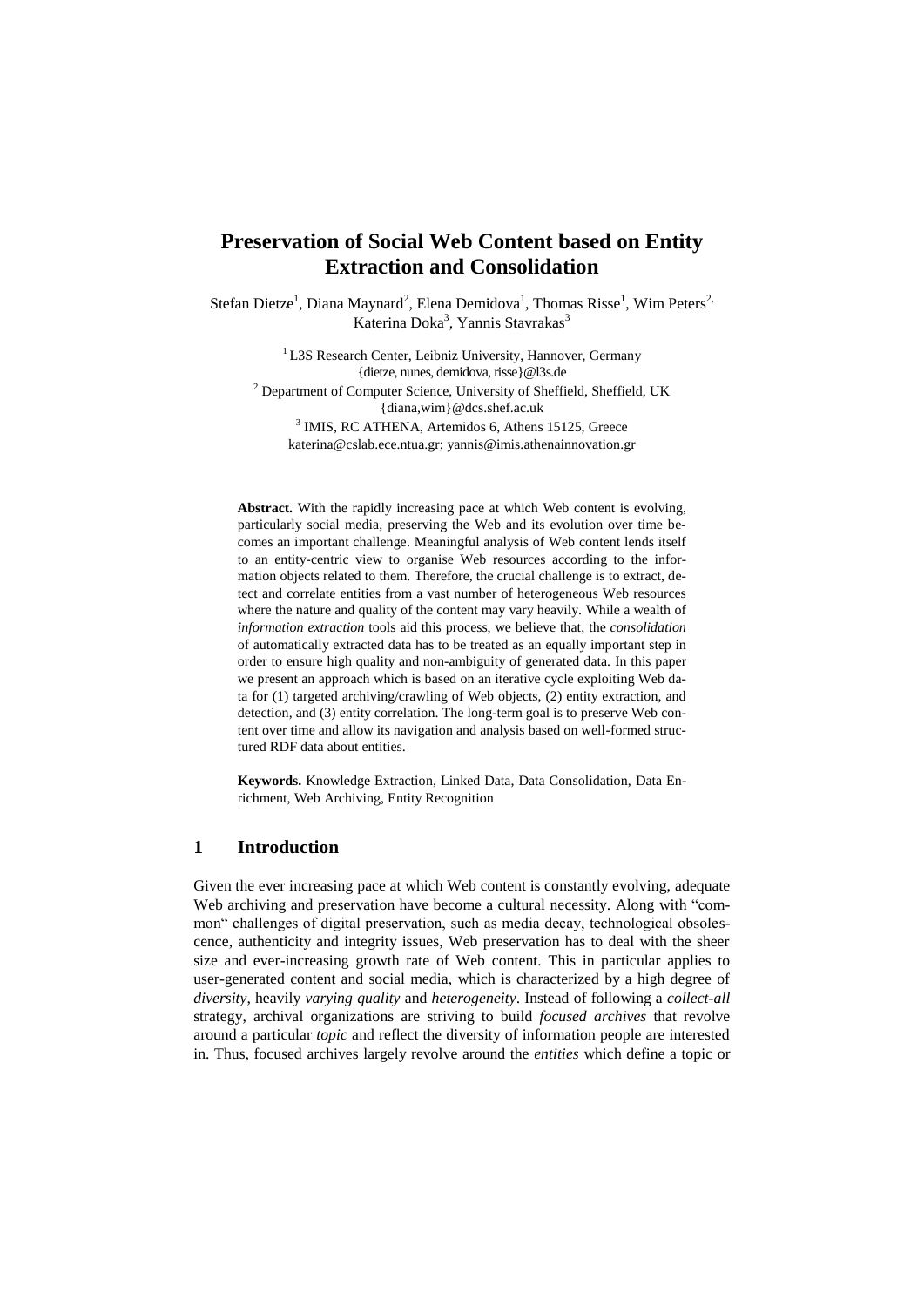area of interest, such as persons, organisations and locations. Hence, extraction of entities from archived Web content, in particular social media, is a crucial challenge in order to allow semantic search and navigation in Web archives and the relevance assessment of a given set of Web objects for a particular *focused crawl*.

However, while tools are available for information extraction from more formal text, social media affords particular challenges to knowledge acquisition, such as multilinguality (not only across but within documents), varying speech quality (e.g. poor grammar, spelling, capitalisation, use of colloquialisms etc), and greater heterogeneity of data. Due to these reasons, data extracted by automated means from social media often suffers from varying, non-optimal quality, noise, inaccuracies, redundancies as well as inconsistencies. In addition, it tends to lack sufficient descriptiveness, usually consisting of labeled and, at most, classified entities, which leads to ambiguities. This calls for a range of specific strategies and techniques to *consolidate*, *enrich*, *disambiguate* and *interlink* extracted data. This in particular benefits from taking advantage of existing knowledge, such as Linked Open Data [\[1\],](#page-12-0) to compensate for, disambiguate and remedy degraded information. While data consolidation techniques traditionally exist independent from named entity recognition (NER) technologies, their coherent integration into unified workflows is of crucial importance to improve the wealth of automatically extracted data on the Web. This becomes even more crucial with the emergence of an increasing variety of publicly available and end-user friendly knowledge extraction and NER tools such as DBpedia Spotlight<sup>1</sup>,  $GATE<sup>2</sup>$ , Open Calais<sup>3</sup>, Zemanta<sup>4</sup>.

In this paper, we introduce an integrated approach to extracting and consolidating structured knowledge about entities from archived Web content. This knowledge will in the future be used to facilitate semantic search of Web archives and to further guide the crawl. In our approach, knowledge extraction and consolidation techniques are treated as equally important in order to gradually improve the quality – nonambiguity, coherence and richness - of extracted information. This work was developed in the EC-funded Integrating Project ARCOMEM<sup>5</sup>. Note, while temporal aspects related to term and knowledge evolution are substantial to Web preservation, these are currently under investigation [\[26\]](#page-13-0) but out of scope for this paper.

# **2 Related Work**

Entity recognition is one of the major tasks within information extraction and may encompass both NER and term extraction. ER may involve rule-based systems [\[15\]](#page-13-1) or machine learning techniques [\[16\].](#page-13-2) Term extraction involves the identification and filtering of term candidates for the purpose of identifying domain-relevant terms or entities. The main aim in automatic term recognition is to determine whether a word

 $\overline{a}$ 

<sup>1</sup> http://spotlight.dbpedia.org

 $^{2}$  http://gate.ac.uk/

<sup>3</sup> http://www.opencalais.com/

<sup>4</sup> http://www.zemanta.com/

<sup>5</sup> http://www.arcomem.eu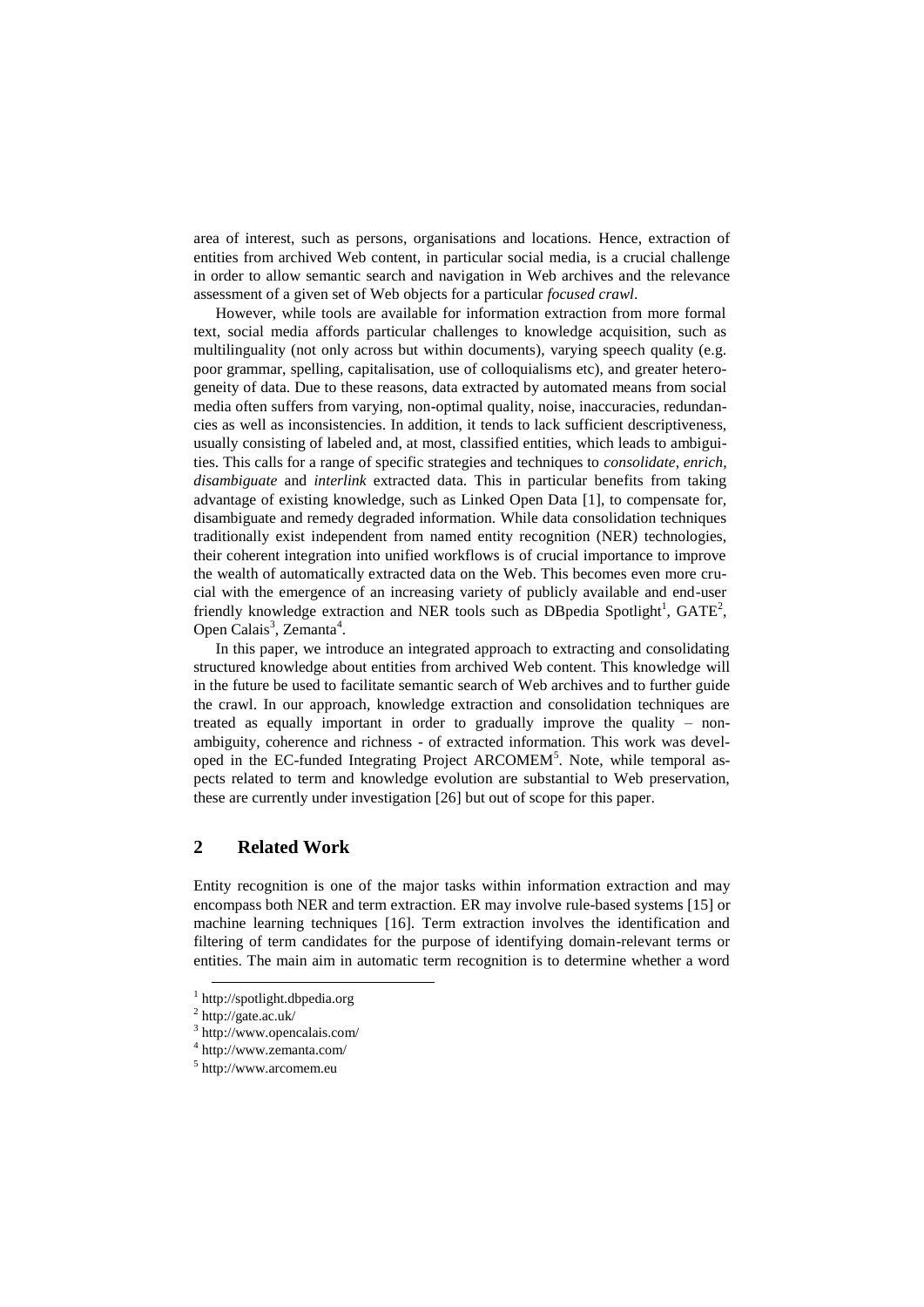or a sequence of words is a term that characterises the target domain. Most term extraction methods use a combination of linguistic filtering (e.g. possible sequences of part of speech tags) and statistical measures (e.g. tf.idf) [\[17\]](#page-13-3) and [\[18\],](#page-13-4) to determine the salience of each term candidate for each document in the corpus [\[25\].](#page-13-5)

Data consolidation has to cover a variety of areas such as enrichment, entity/identity resolution for disambiguation as well as clustering and correlation to consolidate disparate data. In addition, link prediction and discovery is of crucial importance to enable clustering and correlation of enriched data sources. A variety of methods for entity resolution have been proposed, using relationships among entities [\[9\],](#page-12-1) string similarity metrics [\[8\],](#page-12-2) as well as transformations [\[11\].](#page-12-3) An overview of the most important works in this area can be found in [\[10\].](#page-12-4) As opposed to entity correlation techniques exploited in this paper, text clustering of documents exploits feature vectors, to represent documents according to contained terms [\[12\]\[13\]](#page-12-5)[\[14\].](#page-13-6) Clustering algorithms measure the similarity across the documents and assign the documents to the appropriate clusters based on this similarity. Similarly, vector-based approaches have been used to map distinct ontologies and datasets [\[4\]\[5\].](#page-12-6)

As opposed to text clustering, entity correlation and clustering takes advantage of background knowledge from related datasets to correlate previously extracted entities. Therefore, link discovery is another crucial area to be considered. Graph summarization predicts links in annotated RDF graphs. A detailed survey of link predictions techniques in complex networks and social network are presented by [\[6\]](#page-12-7) and [\[7\],](#page-12-8) respectively.

# **3 Challenges and overall approach**

ARCOMEM follows a use case-driven approach based on scenarios aimed at creating focused Web archives, particularly of social media, by adopting novel entity extraction and crawling mechanisms. ARCOMEM focused archives deploy (a) a document repository of crawled Web content and (b) a structured RDF knowledge base containing metadata about entities detected in the archived content. Archivists will be enabled to specify or modify crawl specifications (fundamentally consisting of selected sets of relevant entities and topics). The intelligent crawler will be able to learn about crawl intentions and to refine a crawling strategy on-the-fly. This is especially important for long running crawls with broader topics, such as the *financial crisis* or *elections*, where involved entities are changing more frequently compared to highly focused crawls, and hence, require regular adaptation of the crawl specification. Enduser applications allow users to search and browse the archives by exploiting automatically extracted metadata about entities and topics.

Fundamental to both crawl strategy refinement and Web archive navigation is the efficient extraction of entities from archived Web content. In particular, social media poses a number of challenges for language analysis tools due to the degraded nature of the text, especially where tweets are concerned. In one study, the Stanford NER tagger dropped from 90.8% F1 to 45.88% when applied to a corpus of tweets [\[19\].](#page-13-7) [\[21\]](#page-13-8) also demonstrate some of the difficulties in applying traditional POS tagging,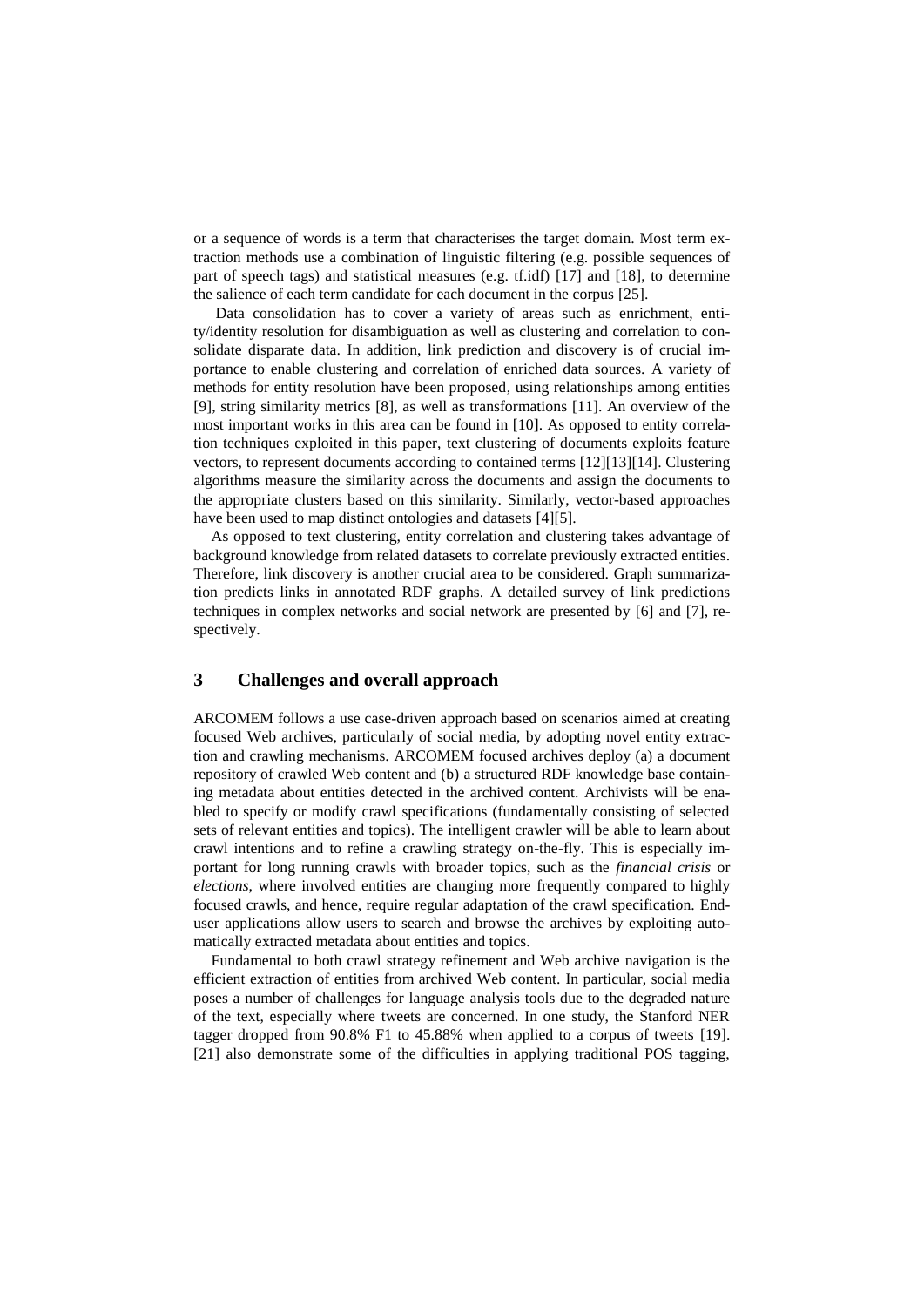chunking and NER techniques to tweets, while language identification tools typically also do not work well on short sentences. Problems are caused by incorrect spelling and grammar, made-up words (eg swear words, additional infixes), unusual but important tokens such as hashtags, @ signs and emoticons, unorthodox capitalisation, and spellings (e.g duplication of letters in words for emphasis, text speak). Since tokenisation, POS tagging and matching against pre-defined gazetteer lists are key to NER, it is important to resolve these problems: we adopt methods such as adapting tokenisers, using techniques from SMS normalisation, retraining language identifiers, use of case-insensitive matching in certain cases, using shallow techniques rather than full parsing, and using more flexible forms of matching.

In addition, to compensate for noise and lack of semantics of entities extracted automatically from heterogeneous social media, we include data consolidation and enrichment techniques into a coherent processing chain. The entity extraction and enrichment experiments described in this paper were applied to ARCOMEM specific datasets. These datasets consist of crawls which were provided as part of the use case applications with a particular focus on *financial crisis*-related content. Parts of the archived resources are available at *http://collections.europarchive.org/arcomem/*.

#### **3.1 Processing chain overview**

Entity extraction and enrichment is covered by a set of dedicated components which have been incorporated into a dedicated processing chain (Figure 1) which handles NER and consolidation (enrichment, clustering, disambiguation) as part of one coherent workflow. While the extraction and enrichment components (*Processing* layer in Figure 1) are detailed in the following sections, we would like to briefly introduce the ARCOMEM data model and the ARCOMEM Knowledge Base (*Storage* layer), which serves as central component for the extraction components according to the ARCOMEM data model. Note that in the following we focus in particular on entity recognition and consolidation from text (*GATE*, *Data Enrichment & Consolidation*), leaving aside the remaining components, such as *Event Recognition* ones.



**Fig. 1.** Entity extraction and consolidation processing chain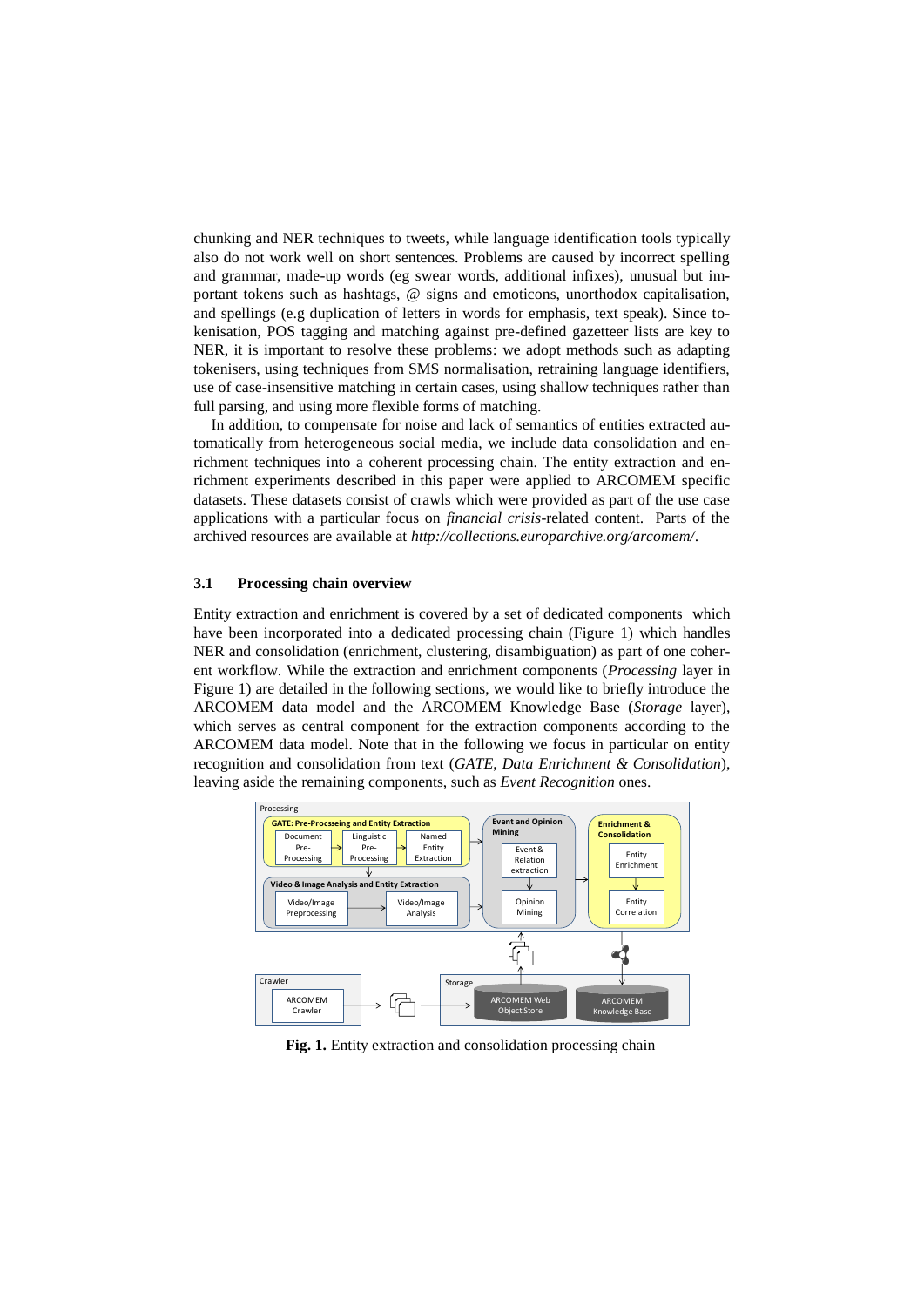#### **3.2 Object store, knowledge base and data model**

The ARCOMEM storage is a component that plays a central role in the platform. Its task is to provide storing, indexing, and retrieving mechanisms for all data produced and utilized by the rest of the architectural components. As such, it is expected to store, serve, and update different kinds of data: (a) binary data, in the form of Web objects, which represent the original content collected by the crawler; and (b) semistructured data, in the form of RDF triples, which serve as Web object annotations and are primarily used by the ETOE and Social Web analysis, the dynamics analysis, as well as the applications. The sheer volume of information available on the Internet combined with the requirement of our system to capture multiple versions of Web objects over time creates enormous demands for storage as well as memory. Moreover, as some decisions are made at runtime (e.g., during the online processing), queries need to be resolved in near-real-time. Even for complex analytics tasks, high throughput is important since they may trigger a large number of queries and reduces performance. To cover the functional requirements, we have designed and implemented a storage module consisting of two components: the *object store* and the *knowledge base*. Both of them rely on distributed solutions that combine the MapReduce [9] paradigm and NoSQL databases. *MapReduce* is an ideal paradigm for harnessing scale-out architectures to build huge indices on distributed storage, while NoSQL databases, based on shared-nothing architectures, offer scalability and availability at low cost. Both, object store and knowledge base are realized based on HBase<sup>6</sup>. For the knowledge base, an enhanced version of the centralised Hexastore indexing schem[e \[28\]](#page-13-9) over HBase was implemented.

The main logical *concepts* considered in extraction and enrichment activities are *entities*, *roles*, *relations*, *events, and topics*. We focus on entities, since these form the cornerstone for the extraction of other concepts. The *ARCOMEM data model* was created to reflect the informational needs for knowledge capturing, crawling, and preservation (see [\[22\]](#page-13-10) for details). The central concepts in this configuration are *InformationObject*, *InformationRealization* and *CrawlingConcept*. InformationObject is the class that subsumes all information types: *Entities*, *Events*, *Opinions*, and *Topics*. Multilingual instances of this class are classified according to the language they belong to. InformationRealization captures the concrete instantiations of these information objects in the form of multimedia Web objects such as text documents or images. CrawlingConcept describes required aspects of the crawling workflow. The  $\text{ARCOMEM}$  data model<sup>7</sup> is represented in  $\text{RDF}^8$ . Links to concepts from various established vocabularies ensure high interoperability. While entity enrichments and consolidation is an integral aspect of ARCOMEM, the data model contains dedicated *Enrichment*, *EnrichmentContext* and *Cluster* concepts. While the Enrichment concept is used to represent external concepts within the ARCOMEM knowledge base, the EnrichmentContext defines how a particular ARCOMEM entity relates to the particu-

 $\overline{a}$ 

<sup>6</sup> Apache Foundation; The Apache HBase Project: http://hbase.apache.org/

<sup>7</sup> http://www.gate.ac.uk/ns/ontologies/arcomem-datamodel.rdf

<sup>8</sup> http://www.w3.org/RDF/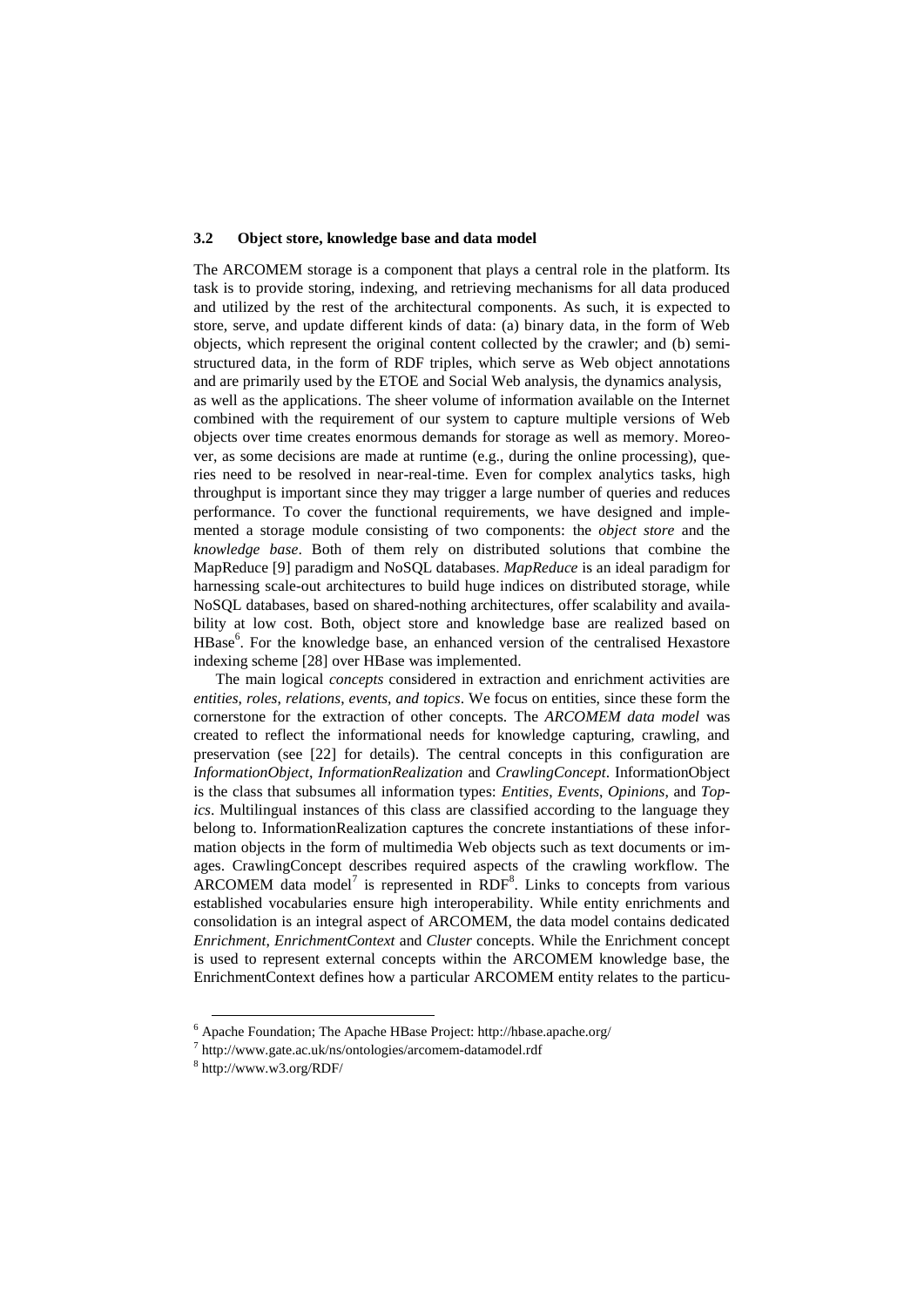lar Enrichment, to describe, for instance, the property which was enriched (e.g. *rdfs:label*) and the confidence of the enrichment.

#### **3.3 Entity extraction, enrichment and consolidation**

Within the ARCOMEM model, "entity" encompasses both traditional Named Entities and also single and multi-word terms: the recognition of both is done using GATE. While extracted data is already classified and labeled as a result of this process, it is nevertheless (i) heterogeneous, i.e. not well interlinked, (ii) ambiguous and (iii) provides only very limited information. This is due to data being extracted by different components and during independent processing cycles, since the tools in GATE have no possibility to perform co-reference on entities generated asynchronously across multiple documents. For instance, during one particular cycle, the text analysis component might detect an entity from the term "Ireland", while during later cycles, entities based on the term "Republic of Ireland"' or the German term "Irland" might be extracted, together with, the entity "Dublin". These would all be classified as entities of type *Location* and correctly stored in the ARCOMEM data store as disparate entities described according to the ARCOMEM RDF schema. Thus, *Enrichment and Consolidation* (Fig. 1) follows three aims: (a) *enrich existing entities* with related publicly available knowledge; (b) *disambiguation*, and (c) identify *data correlations* such as the ones illustrated above. This is achieved by mapping isolated ARCOMEM entities to concepts (nodes) within reference datasets (*enrichment*) and exploiting the corresponding graphs to discover correlations. Therefore, we exploit publicly available data from the Linked Open Data cloud<sup>9</sup> which offers a vast amount of data of both domain-specific and domain-independent nature (the current release consists of 31 billion distinct triples, i.e. RDF statements<sup>10</sup>).

## **4 Implementation**

For entity recognition, we use a modified version of ANNIE [\[20\]](#page-13-11) to find mentions of *Person*, *Location*, *Organization*, *Date*, *Time*, *Money* and *Percent*. We included extra subtypes of *Organization* such as *Band* and *Political Party*, and have made various modifications to deal with the problems specific to social media such as incorrect English (see [\[23\]](#page-13-12) for more details). The entity extraction framework can be divided into the following components (GATE component in Fig. 1) which are executed sequentially over a corpus of documents:

- Document Pre-processing (document format analysis, content detection)
- Linguistic Pre-processing (language detection, tokenisation, POS tagging etc)
- Named Entity Extraction: Term Extraction (generation of ranked list of terms and thresholding) & NER (gazetteers, rule-based grammars and co-reference)

-

<sup>9</sup> http://lod-cloud.net/

<sup>10</sup> http://lod-cloud.net/state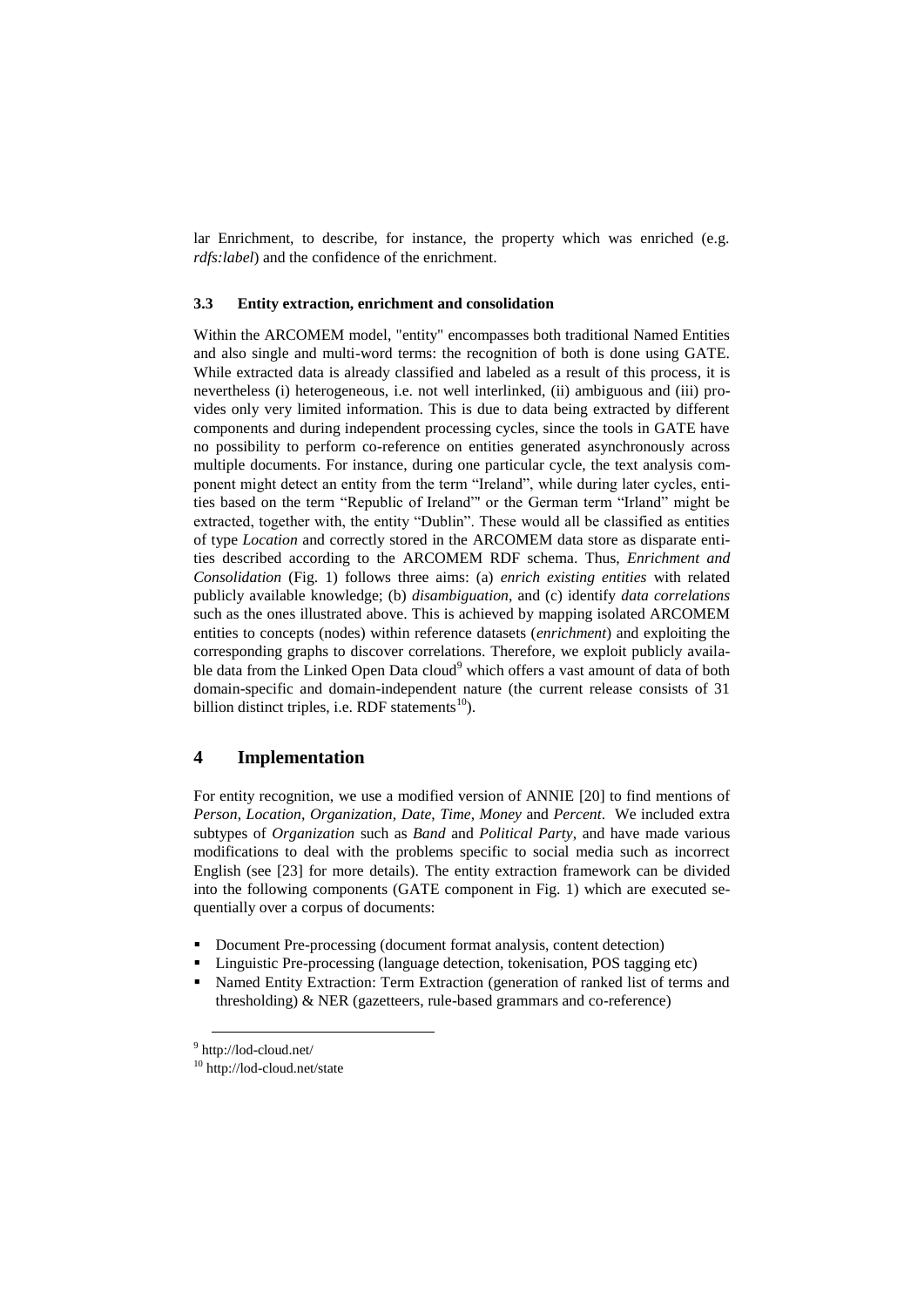For term extraction, we use an adapted version of TermRaider<sup>11</sup>. This considers all noun phrases (NPs) – as candidate terms (as determined by linguistic preprocessing), and ranks them in order of termhood according to 3 different scoring functions: (1) basic tf.idf (2) an augmented tf.idf which also takes into account the tf.idf score of any hyponyms of a candidate term, and (3) the Kyoto score based on [\[24\]](#page-13-13) which takes into account the number of hyponyms of a candidate term occurring in the document. All are normalised to represent a value between 0 and 100. A candidate term is not considered an entity if it matches or is contained within an existing Named Entity, to avoid duplication. Also, we have set a threshold score above which we consider a candidate term to be valid. This threshold is a parameter which can be manually changed at any time – currently it is set to an augmented score of 45, i.e. only terms with a score of 45 or greater will be used by later processes.

The entity extraction generates RDF data describing NEs and terms as RDF/XML according to the ARCOMEM data model which is pushed to our knowledge base and directly digested by our *Enrichment & Consolidation* component (Fig. 1). The latter exploits (a) the *entity label* and (b) the *entity type* to expand, disambiguate and correlate extracted data. Note that an entity/event label might correspond directly to a label of one unique node in a structured dataset (as is likely for an entity of type person labelled "Angela Merkel"), but might also correspond to more than one node/concept, as is the case for most of the events in our dataset. For instance, the event labeled "Jean Claude Trichet gives keynote at ECB summit" will most likely be enriched with links to concepts representing the ECB as well as Jean Claude Trichet. Our approach is based on the following steps (reflected in Fig. 1):

#### *S1. Entity enrichment*

- S1.a.Translation: we determine the language of the entity label, and, if necessary, translate it into English using an online translation service.
- S1.b.Enrichment: extracted entities are co-referenced with related entities in reference datasets.

#### S2. *Entity correlation* and clustering

In order to obtain enrichments for these entities we perform queries on external knowledge bases. Our current enrichment approach uses  $DBpedia^{12}$  and Freebase<sup>13</sup> as reference datasets, though it is envisaged to expand this approach with additional and more domain-specific datasets, e.g., event-specific ones. DBpedia and Freebase are particularly well-suited due to their vast size, the availability of disambiguation techniques which can utilise the variety of multilingual labels available in both datasets for individual data items and the level of inter-connectedness of both datasets, allowing the retrieval of a wealth of related information for particular items. In the case of DBpedia, we make use of the DBpedia Spotlight service which enables an approxi-

-

<sup>11</sup> http://gate.ac.uk/termraider.html

<sup>12</sup> http://dbpedia.org/

<sup>13</sup> http://www.freebase.com/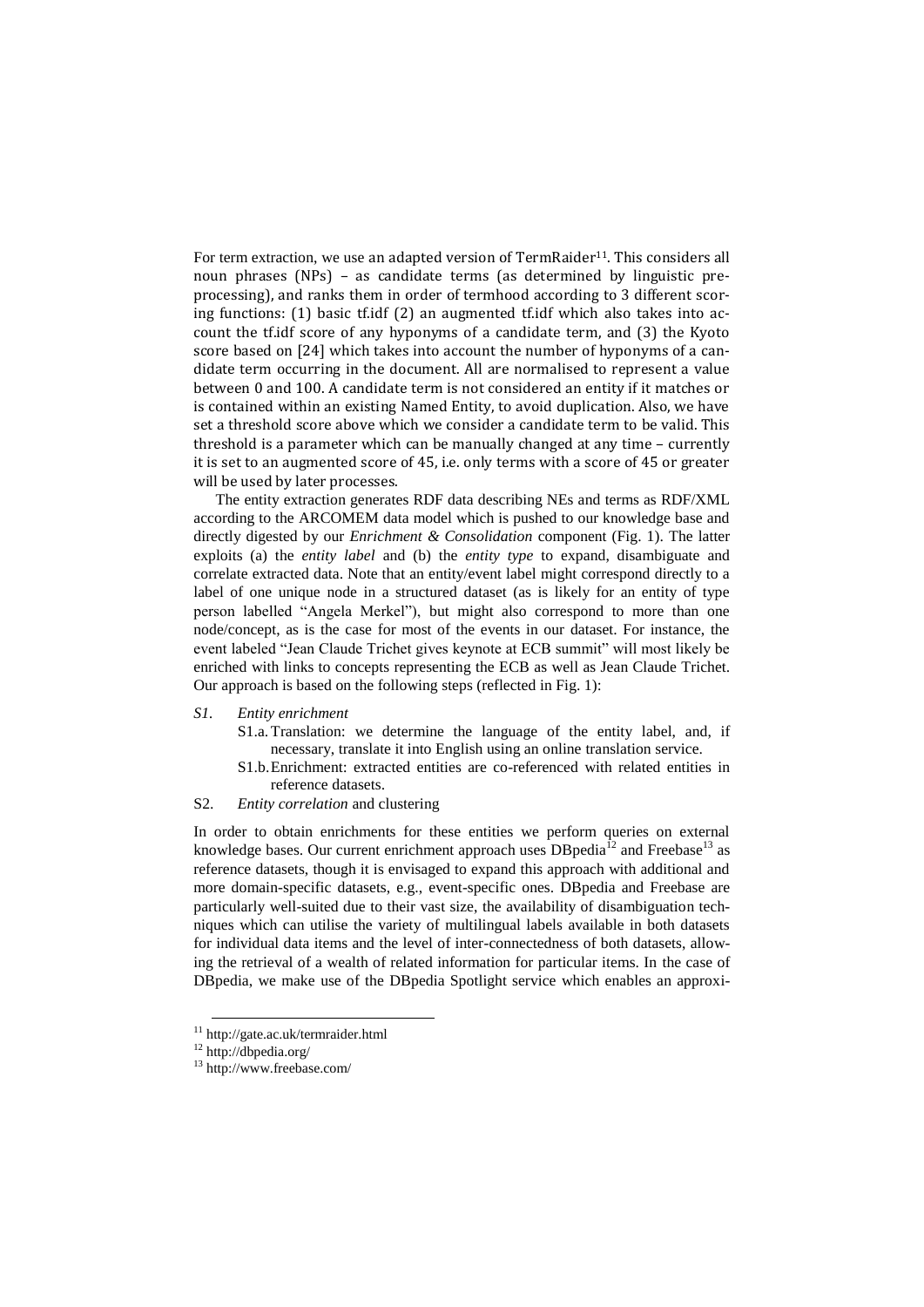mate string matching with adjustable confidence level in the interval [0,1]. As part of our evaluation (Section 6), we experimentally selected a confidence level of 0.6 which provided the best balance of precision and recall. Note that Spotlight offers NER capabilities complementary to GATE. However, these were only utilised in cases where entities/events were not in a rather atomic form, as is often the case for events which mostly consists of free text descriptions such the one mentioned above.

Freebase [\[3\]](#page-12-9) contains about 22 million entities and more than 350 millions facts in about 100 domains. Keyword queries over Freebase are particularly ambiguous due to the size and the structure of the dataset. In order to reduce query ambiguity, we used the Freebase API and restricted the types of the entities to be matched using a manually defined type mapping from ARCOMEM to Freebase entity types. For example, we mapped the ARCOMEM type "person" to the "people/person" type of Freebase, and the ARCOMEM type "location" to the Freebase types "location/continent", "location/location" and "location/country". The ARCOMEM entity types were determined previously in the entity extraction process. For instance, an ARCOMEM entity of type "Person" with the label "Angela Merkel" is mapped to the Freebase MQL query that retrieves one unique Freebase entity with the mid= "/m/0jl0g". With respect to data correlation, we distinct *direct* as well as *indirect* correlations. Please note, that a *correlation* does not describe any notion of equivalence (e.g. similar to *owl:sameAs*) but merely a meaningful level of relatedness.

Fig. 2 depicts both cases, direct as well as indirect correlations. Direct correlations are identified by means of equivalent and shared enrichments, i.e., any entities/events sharing the same enrichments are supposedly correlated and hence clustered. In Fig. 2, a direct correlation is visible between the entity of type person labeled "Jean Claude Trichet" and the event "Trichet warns of systemic debt crisis". In addition, the retrieved enrichments associate the ARCOMEM entities and associated Web objects with the knowledge, i.e., data graph, available in associated reference datasets.



**Fig, 2.**.Enrichment and correlation example: ARCOMEM Web objects, entities/events, associated DBpedia enrichments and identified correlations

For instance, the DBpedia resource of the European Central Bank (*http://DBpedia.org/resource/ECB*) provides additional facts (e.g., a classification as organisation, its members, or previous presidents) in a structured, and therefore, machine-processable form. Exploiting the graphs of underlying reference datasets allows us to identify additional, *indirect correlations*. While linguistic/syntactic approaches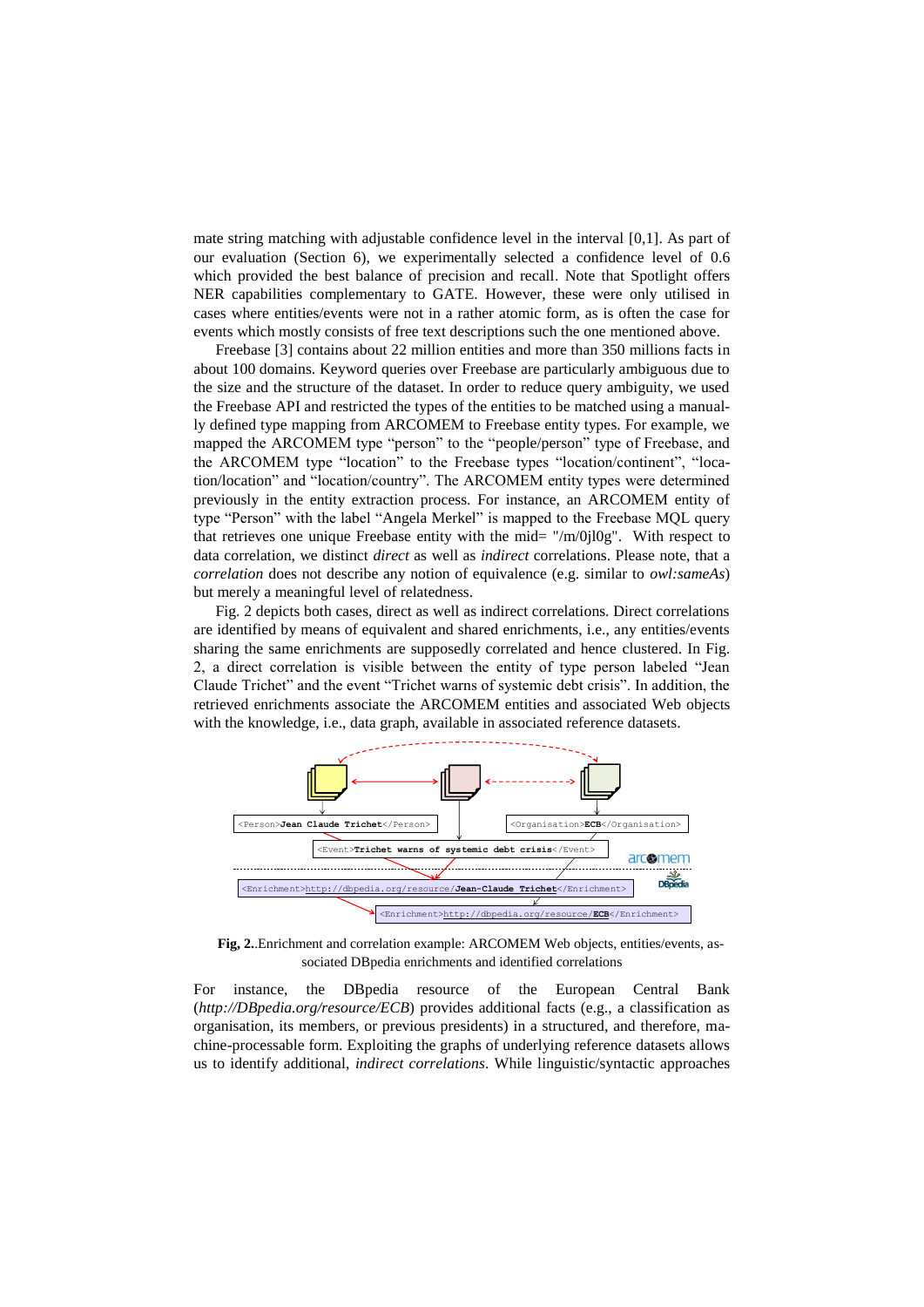would fail to detect a relationship between the two enrichments above (Trichet, ECB) and hence their corresponding entities and Web objects, by analysing the DBpedia graph we are able to uncover a close relationship between the two (Trichet being the former ECB president). Hence, computing the *relatedness* of enrichments would allow us to detect indirect correlations to create a relationship (dashed line) between highly releated entities/events, beyond mere equivalence.

Our current implementation is limited to detect direct correlations, while ongoing experiments based on graph analysis mechanisms aim to automatically measure *semantic relatedness* of entities in reference datasets to detect indirect relations. While in a large graph, all nodes are connected with each other in some way, a key research challenge is the investigation of appropriate graph navigation and analysis techniques to uncover indirect but semantically meaningful relationships between resources within reference datasets, and hence ARCOMEM entities and Web objects.

### **5 Results & evaluation**

#### **5.1 Evaluation datasets**

For our experiments, we used a dataset composed of English and German archived Web objects constituting a sample of crawls relating to the financial crsisis. The English content covered 32 Facebook posts, 41,000 tweets and 800 user comments from greekcrisis.net. The German content consisted of archived data from the Austrian Parliament<sup>14</sup> consisting of 326 documents (mostly PDF, some HTML).

Our extraction and enrichment experiments resulted in an evaluation dataset<sup>15</sup> of 99,569 unique entities involving the types *Event*, *Location*, *Money*, *Organization*, *Person*, *Time*. Using the procedure described above, we obtained enrichments for 1,358 of the entities in our dataset using DBpedia (484 entities) and Freebase (975 entities). In total, we obtained 5,291 Freebase enrichments and 491 DBpedia enrichments. These enrichments built 5,801 entity-enrichment pairs, 5,039 with Freebase and 492 with DBpedia.

Our initial clustering technique uncovered a number of clusters, i.e. correlated entities. The following figure shows an excerpt of the graph generated by representing relations between ARCOMEM entities and enrichments. Blue nodes represent ARCOMEM entities, orange ones Freebase enrichments and green nodes DBpedia enrichments. As shown, several interesting entity clusters emerge, i.e., distinct blue nodes which are linked via jointly shared enrichments (orange/green nodes). In the figure, for instance, a number of such clusters appear in the upper left corner, centred around the DBpedia concept *http://dbpedia.org/resource/Market*.

-

<sup>14</sup> http://www.parliament.gv.at/

<sup>15</sup> The SPARQL endpoint of our dataset (extracted entities and enrichments) is available at [http://arcomem.l3s.uni-hannover.de:9988/openrdf-sesame/repositories/arcomem-rdf?query.](http://arcomem.l3s.uni-hannover.de:9988/openrdf-sesame/repositories/arcomem-rdf?query)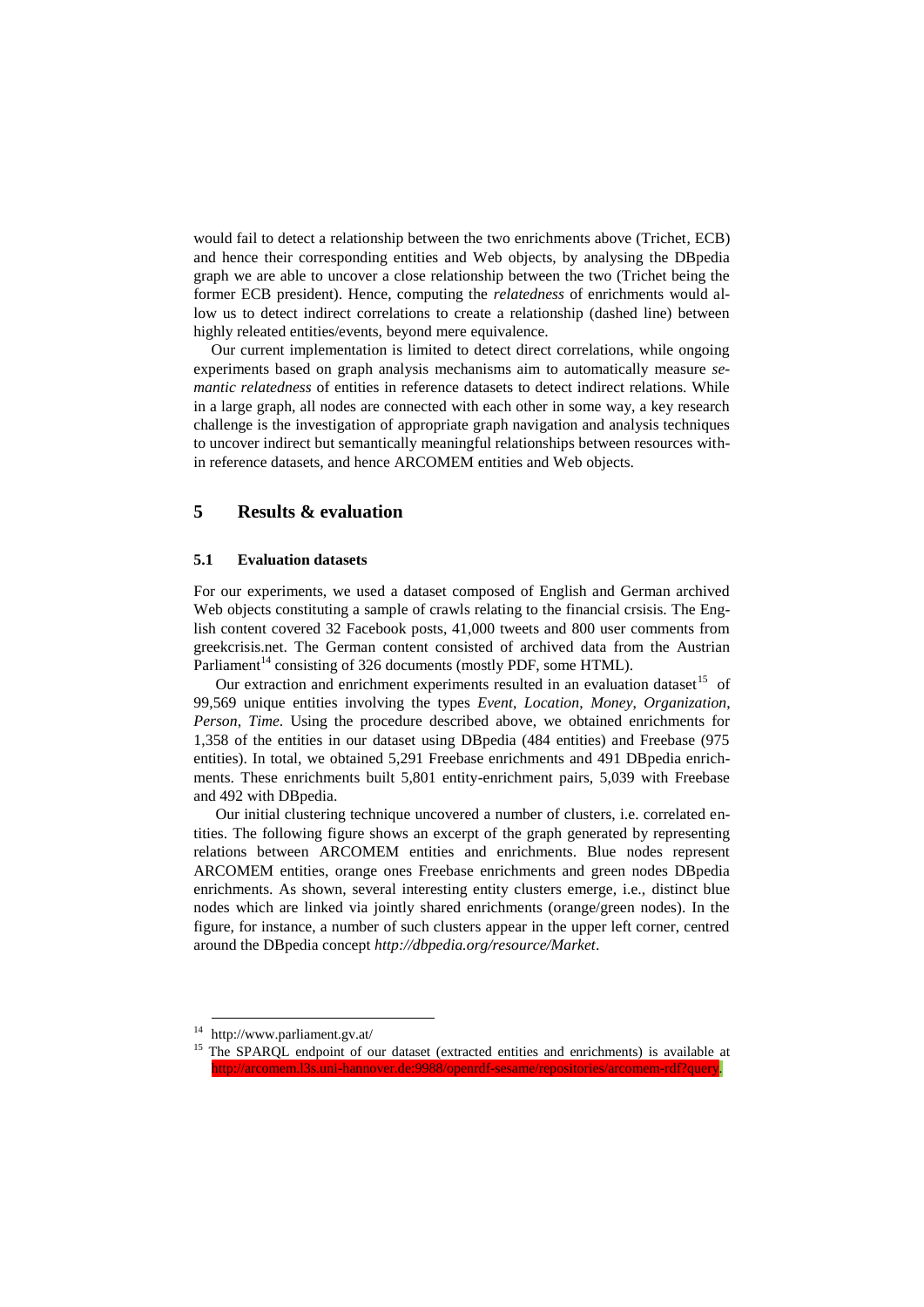

**Fig, 3**. Generated ARCOMEM graph and clusters

#### **5.2 Entity extraction evaluation**

We have performed initial evaluations on the various text analysis components. We manually annotated a small corpus of 20 Facebook posts (in English) from the dataset described above with named entities to form a gold standard corpus against which we could compare the system annotations. The corpus contained 93 instances of Named Entities. For evaluating TermRaider, we took a larger set of 80 documents from the financial crisis dataset. From this, TermRaider produced 1003 term candidates (merged from the results of the three different scoring systems). Three human annotators selected valid terms from that list, and we produced a gold standard of 315, comprising each term candidate selected by at least two annotators (221 terms selected by exactly two annotators and 94 selected by all three). While inter-annotator agreement was thus quite low, this is normal for a term extraction task as it is extremely subjective; however, for future we will aim to tighten the annotation guidelines and provide further training to the annotators with the aim of reaching a better consensus.

For the NE recognition evaluation, we compared the system annotations with the gold standard, using the standard metrics of Precision, Recall and F-Measure. The system achieved a Precision of 80% and a Recall of 68% on the task of NE detection (i.e. detecting whether an entity was present or not, regardless of its type). On the task of type determination (getting the correct type of the entity (Person, Organization, Location etc.), the system performed with 98.8% Precision and 98.5% Recall. Overall (for the two tasks combined), this gives NE recognition scores of 79% Precision and 67% Recall. However, the results are slightly low because this actually includes Sentence detection also. Normally, Sentence detection is 100% accurate (or near enough),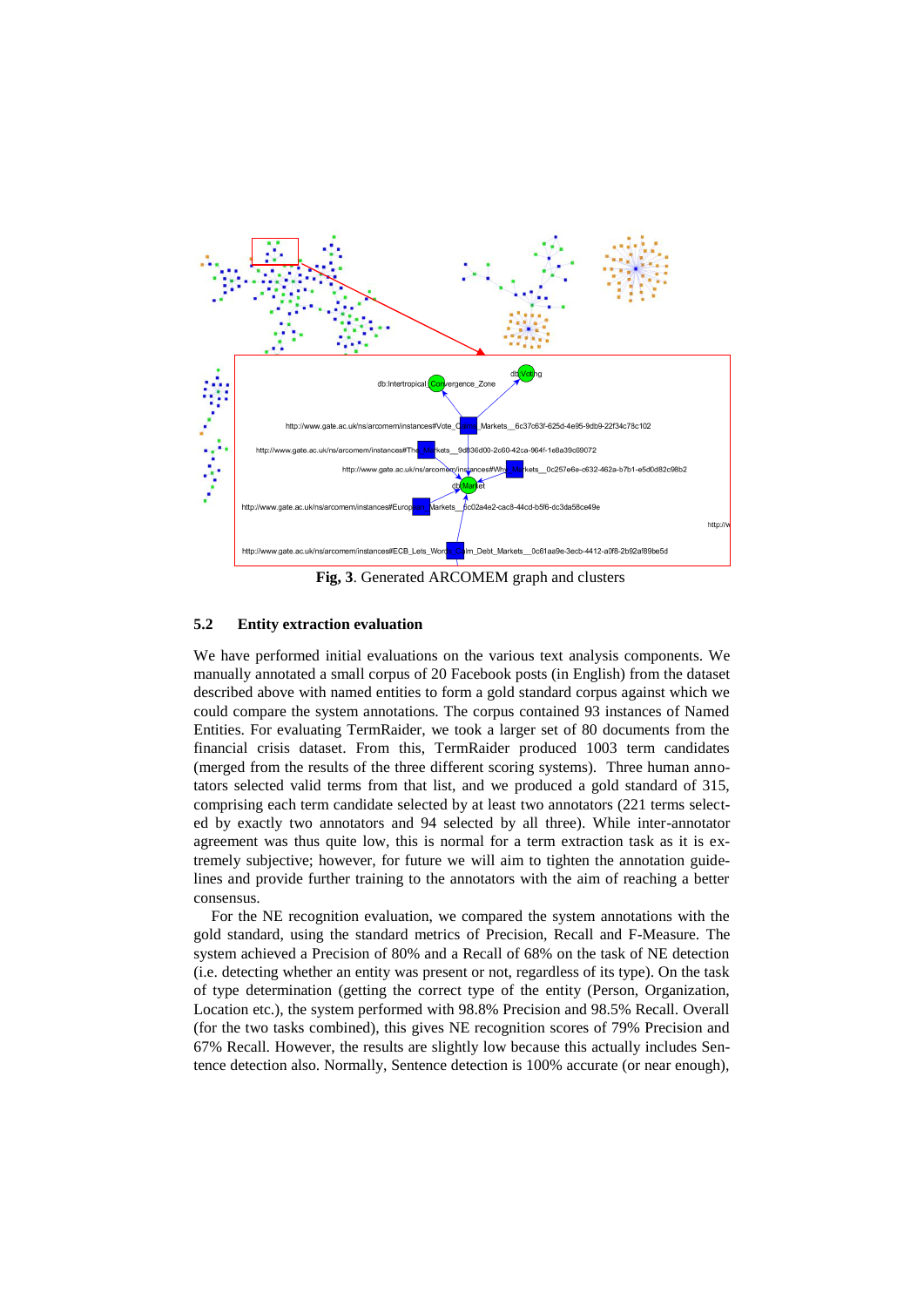but in this case, it is subject to the language detection issue, because we only perform the entity detection on sentences deemed to be relevant (in the language of the task in this case English, and which corresponds to the relevant part of the document - in this case, the actual text of the postings by the users). 26 of the missing system annotations in the document were outside the span of the sentences annotated, so could not have been annotated. Excluding these increase Recall from 68% to 83.9% for NE detection (shown in the table as "NE detection (adjusted)"), and from 67% to 73.5% for the complete NE recognition task (shown in the table as "Full NE recognition (adjusted)").

| Task                           | Precision | Recall | F1    |
|--------------------------------|-----------|--------|-------|
| NE detection                   | 80%       | 68%    | 74%   |
| NE detection (adjusted)        | 80%       | 83.9%  | 81.9% |
| Type determination             | 98.8%     | 98.5%  | 98.6% |
| Full NE recognition            | 79%       | 67%    | 72.5% |
| Full NE recognition (adjusted) | 79%       | 82.1%  | 80.5% |

**Table 1.** NER evaluation results

For term recognitions, we compared the TermRaider output for each scoring system with the gold standard set of terms, at different levels of the ranked list, as shown in Figure 4. For the terms above the threshold, we achieved Precision scores of 31% and Recall of 90% for tf.idf, 73% Precision and 50% Recall for augmented tf.idf and 63% Precision and 17% Recall for the Kyoto score. For any further processing, we only use the terms scored by the augmented tf.idf above the threshold.

#### **5.3 Enrichment and correlation evaluation**

For this evaluation we randomly selected a set of entity-enrichment pairs. Our evaluation was performed manually by 6 judges including graduate computer science students and researchers. The judges were asked to assign scores to each entityenrichment pair, with "0" for *incorrect*, and "1" for *correct*. We judge an enrichment as correct if it partially defines a specific dimension of the entity/event, that is, an enrichment does not need to completely match an entity. For instance, enrichments referring to *http://dbpedia.org/resource/Doctor (title)* and *[http://dbpedia.org/page/Angela\\_Merkel](http://dbpedia.org/page/Angela_Merkel)* and enriching an entity of type person labelled "Dr Angela Merkel" were both equally ranked as correct. This is due to entities and events being potentially related to multiple enrichments, each enriching a particular facet of the source entity/event. Each entity/enrichment pair was shown to at least 3 judges and an average of their scores was built to alleviate bias. In case an entity label did not make sense to a judge, we assumed that there has been an error in the extraction phase. In this case we asked the judges to mark the corresponding entity as invalid and excluded it from the evaluation.

We computed the average scores of entity-enrichment pairs across judges and averaged the scores obtained for each entity type. Table 4 presents the average scores of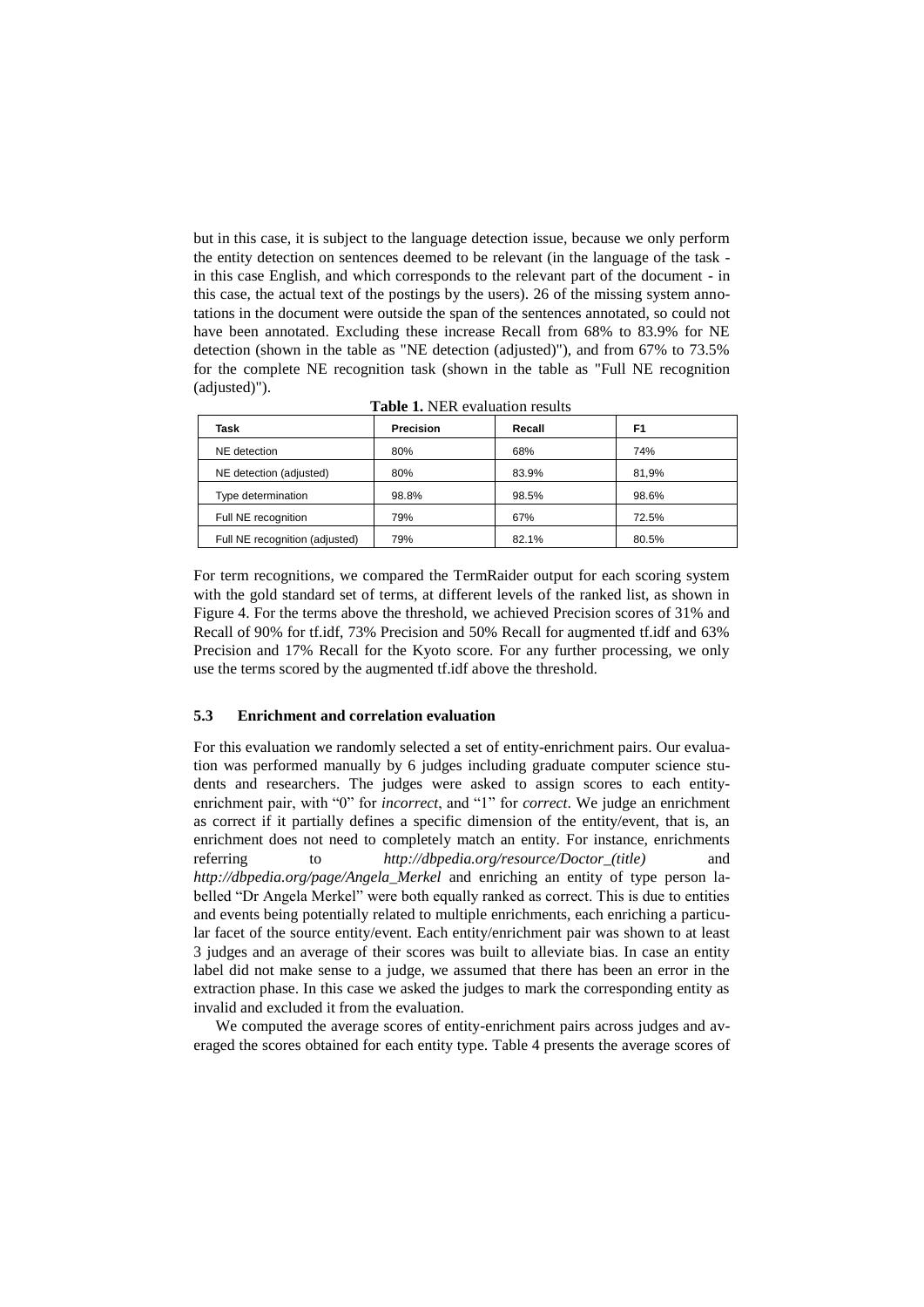the enrichment-entity pairs obtained using DBpedia and Freebase for different ARCOMEM entity types.

| <b>Entity Type</b> | Avg. Score DBpedia | Avg. Score Freebase | Avg. Score Total |
|--------------------|--------------------|---------------------|------------------|
| Location           | 0.94               | 0.94                | 0.94             |
| Money              | 0.63               |                     | 0.63             |
| Organization       | 0.93               |                     | 0.97             |
| Person             | 0.72               | 0.89                | 0.8              |
| Time               |                    |                     |                  |
| Total              | 0.84               | 0.94                | 0.89             |

**Table 2.** Enrichment evaluation results

Our initial clustering approach simply correlated entities/events which share equivalent enrichments. In total we generated 1013 clusters with 2.85 entities on average, with a minimum of 2 and a maximum of 112 entities. Ambiguous enrichments led to redundant clusters and require additional disambiguation. For instance, a location entity labelled "Berlin" might be (correctly) enriched with *<http://rdf.freebase.com/ns/m/0xfhc>* and *<http://rdf.freebase.com/ns/m/047ckrl>* (each referring to a different location "Berlin") requiring additional disambiguation to clean up the clusters. To this end, we exploit graph analysis methods to detect closeness of enrichments originating from the same object. For instance, measuring the relatedness of two location entities "Berlin" and "Angela Merkel" used to annotate the same Web object will allow us to disambiguate enrichments.

### **6 Discussion and future works**

In this paper we have presented our current strategy for entity extraction and enrichment as realized within the ARCOMEM project, aimed at creating a large knowledge base of structured knowledge about archived heterogeneous Web content. Based on an integrated processing chain, we tackle entity consolidation and enrichment as implicit activity in the information extraction workflow.

The results of the entity extraction show respectable scores for this kind of social media data on which NLP techniques typically struggle. However, current work is focusing on better handling of degraded English (tokenisation, language recognition etc) and especially of tweets, which should improve the entity extraction further. The enrichment results indicate a comparably good quality of generated enrichments. The results obtained from DBpedia Spotlight provided a lower recall, but introduced less ambiguous enrichments due to Spotlights inherent disambiguation feature. On the other hand, partially matched keywords reduce the precision results. As future work, we foresee different directions to improve quality of the enrichment results. For example, one possibility is to use structured DBpedia queries to restrict entity types, similarly to the approach used for Freebase. On the other hand, we consider the introduction of sub-types of entities to further increase granularity of the types to be matched.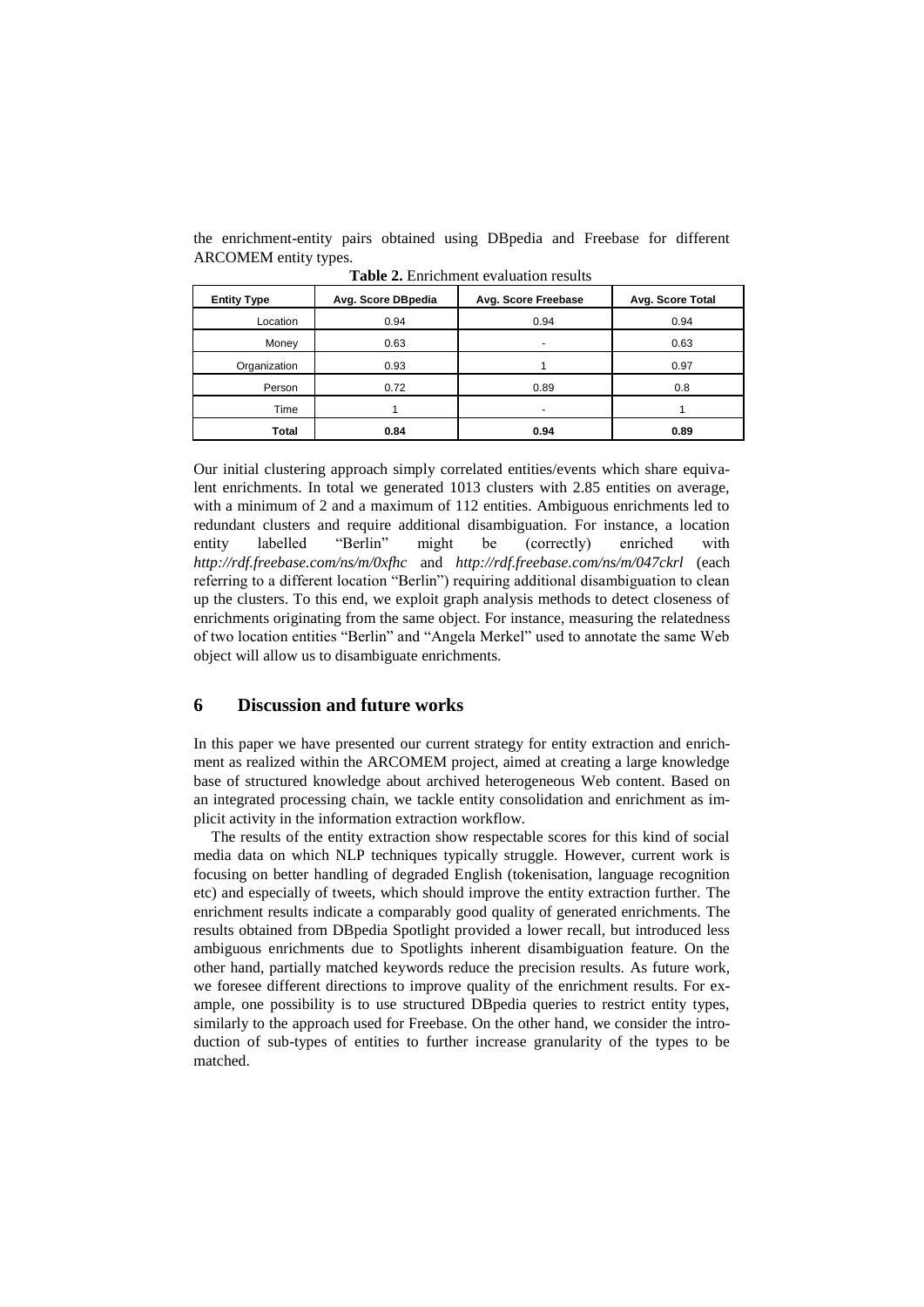In addition, while preservation of Web content over time has to consider temporal aspects, evolution of entities and terms as well as time-dependent disambiguation are important research areas currently under investigation [\[26\].](#page-13-0) While our current data consolidation approach only detects direct relationships between entities sharing the same enrichments, our main efforts are dedicated to investigate graph analysis mechanisms. Thus, we aim to further take advantage of knowledge encoded in large reference graphs to automatically identify semantically meaningful relationships between disparate entities extracted during different processing cycles. Given the increasing use of both automated NER tools and reference datasets such as DBpedia, Wordnet or Freebase, there is an increasing need for consolidating automatically extracted information on the Web which we aim to facilitate with our work.

#### **Acknowledgments**

This work is partly funded by the European Union under FP7 grant agreement n° 270239 (ARCOMEM).

#### **References**

- <span id="page-12-0"></span>[1] Bizer, C., T. Heath, Berners-Lee, T. (2009). Linked data - The Story So Far. Special Issue on Linked data, International Journal on Semantic Web and Information Systems.
- [2] Rizzo, G., Troncy, L., Hellmann, S., Brümmer, M., NERD meets NIF: Lifting NLP Extraction Results to the Linked Data Cloud, Linked Data on the Web 2012 (LDOW2012), Lyon, France, 2012.
- <span id="page-12-9"></span>[3] Bollacker, K., Evans, C., Paritosh, P., Sturge, T., Taylor, J., Freebase: a collaboratively created graph database for structuring human knowledge. In Proc. of the SIGMOD 2008, pages 1247–1250, New York, NY,USA, 2008. ACM.
- <span id="page-12-6"></span>[4] Dietze, S., and Domingue, J. (2008) Exploiting Conceptual Spaces for Ontology Integration, Workshop: Data Integration through Semantic Technology (DIST2008) Workshop at 3rd Asian Semantic Web Conference (ASWC) 2008, Bangkok, Thailand.
- [5] Dietze, S., Gugliotta, A., and Domingue, J. (2009) Exploiting Metrics for Similarity-based Semantic Web Service Discovery, IEEE 7th International Conference on Web Services (ICWS 2009), Los Angeles, CA, USA.
- <span id="page-12-7"></span>[6] Lü, L., Zhou, T.: Link prediction in complex networks: a survey, Physica A 390 (2011), 1150–1170.
- <span id="page-12-8"></span>[7] Hasan, M. A., Zaki, M. J.: A survey of link prediction in social networks. In C. Aggarwal, editor, Social Network Data Analytics, pages 243–276. Springer,
- <span id="page-12-2"></span>[8] Cohen, W. W., Ravikumar, P. D., Fienberg, S. E.. A comparison of string distance metrics for name-matching tasks. In IIWeb, 2003.
- <span id="page-12-1"></span>[9] Dong, X., Halevy, A., Madhavan, J., Reference reconciliation in complex information spaces. In SIGMOD, 2005.
- <span id="page-12-4"></span>[10] Elmagarmid, A. K., Ipeirotis, P. G., Verykios, V. S., Duplicate record detection: A survey. TKDE, 19(1), 2007.
- <span id="page-12-3"></span>[11] Tejada, S., Knoblock, C. A., Minton, S., Learning domain-independent string transformation weights for high accuracy object identification. In KDD, 2002.
- <span id="page-12-5"></span>[12] Boley, D., Principal Direction Divisive Partitioning. Data Mining and Knowledge Discovery, 2(4), 1998.